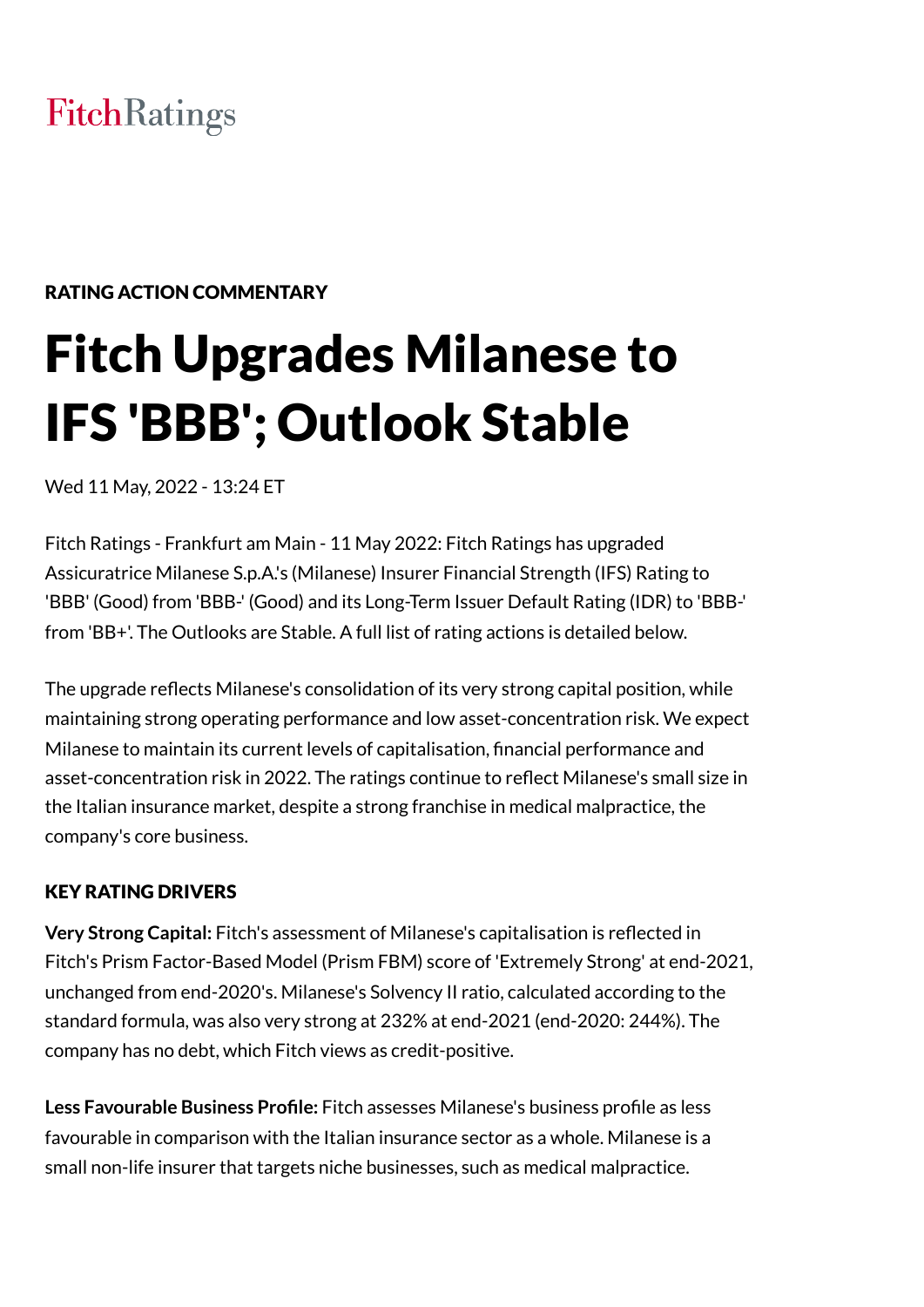The company reported EUR55 million in equity and EUR75 million in gross premiums at end-2021. Two business lines, general liability and motor third-party liability (MTPL), contributed about three-quarters of the business volumes. Milanese's small size, limited diversification and a weak competitive position outside its core business constrain its ratings.

**Very Strong Earnings:** Milanese has a very strong earnings profile. The company's very strong financial performance and earnings in 2021 was supported by healthy underwriting results. It reported a very strong five-year (to 2021) average combined ratio of 69% (2021: 70%), leading to a five-year average return on equity of 15%; these levels are firmly supportive of the ratings.

**Low Asset-Concentration Risk:** Fitch views Milanese's investment risk as low. The company's exposure to Italian sovereign debt, a feature of the asset composition of the Italian market, was a low EUR10 million at end-1Q22 (2021: zero). Milanese's Fitchestimated risky assets were a strong 32% of capital at end-2021, unchanged from end-2020's. The company also holds a highly liquid portfolio, with about 62% of it invested in cash or term deposits.

**Extensive Reinsurance Coverage:** Fitch assesses Milanese's reinsurance coverage as adequate for its ratings, as the company managed to renew and extend existing treaties with good renewal conditions. The company's reinsurance utilisation ratio was stable at a high level of 53% in 2021. However, we believe Milanese's high usage of reinsurance is commensurate with the risks the company assumes and helps mitigate concentration risk.

**Good Reserve Adequacy:** Milanese has a strong record of positive reserve movements across most lines of business. Fitch expects Milanese to maintain adequate reserve levels across the whole portfolio.

#### RATING SENSITIVITIES

Factors that could, individually or collectively, lead to negative rating action/downgrade:

--Sustained deterioration in Milanese's financial performance and earnings with the combined ratio above 100%

--Deterioration in Milanese's Prism FBM score to below 'Extremely Strong' for a sustained period

Factors that could, individually or collectively, lead to positive rating action/upgrade: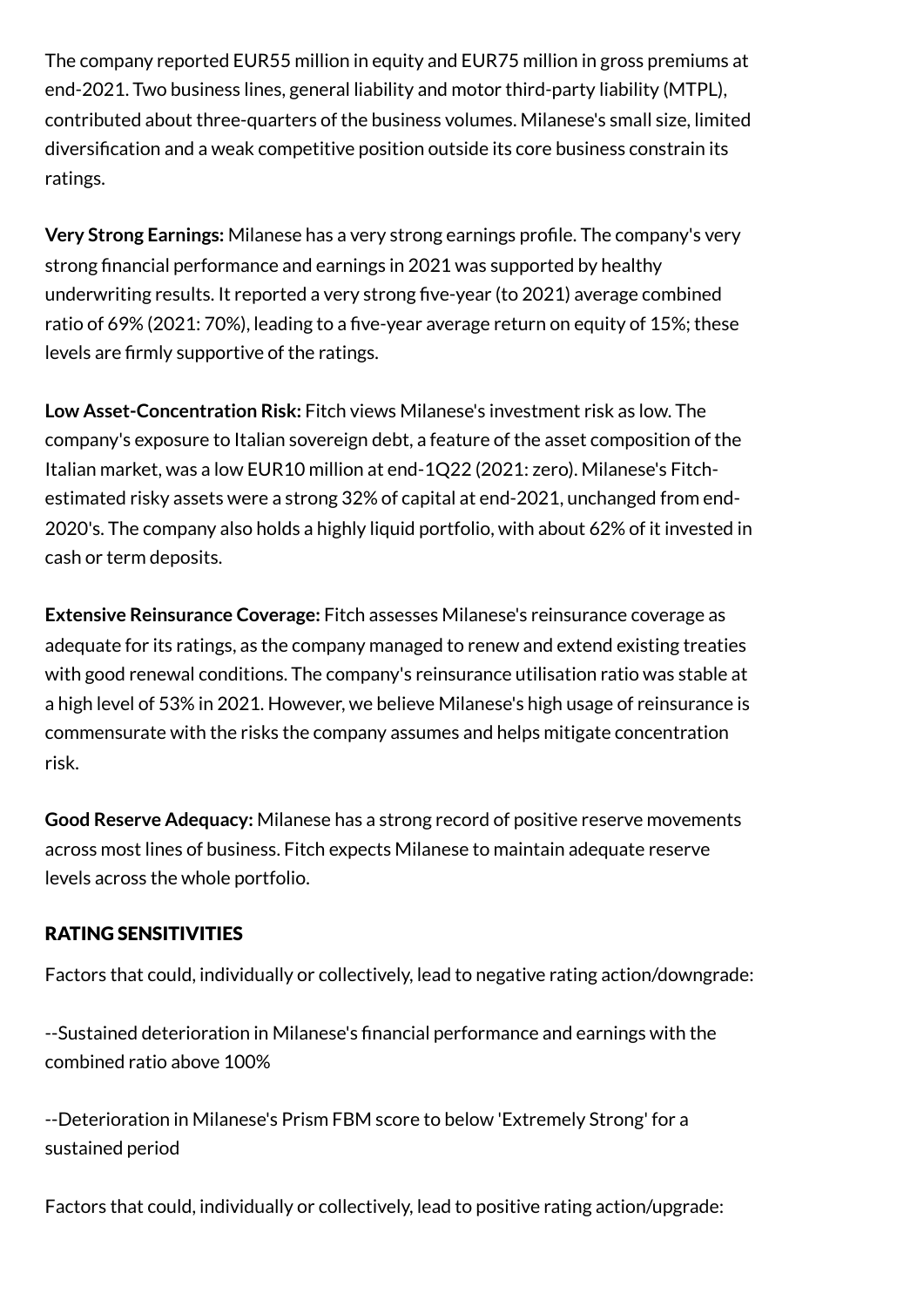--A significant improvement of Milanese's business profile through profitable growth and higher diversification, which Fitch deems unlikely in the next 12 to 24 months

# BEST/WORST CASE RATING SCENARIO

International scale credit ratings of Financial Institutions and Covered Bond issuers have a best-case rating upgrade scenario (defined as the 99th percentile of rating transitions, measured in a positive direction) of three notches over a three-year rating horizon; and a worst-case rating downgrade scenario (defined as the 99th percentile of rating transitions, measured in a negative direction) of four notches over three years. The complete span of best- and worst-case scenario credit ratings for all rating categories ranges from 'AAA' to 'D'. Best- and worst-case scenario credit ratings are based on historical performance. For more information about the methodology used to determine sector-specific best- and worst-case scenario credit ratings, visit <https://www.fitchratings.com/site/re/10111579>

#### REFERENCES FOR SUBSTANTIALLY MATERIAL SOURCE CITED AS KEY DRIVER OF RATING

The principal sources of information used in the analysis are described in the Applicable Criteria.

#### ESG CONSIDERATIONS

Unless otherwise disclosed in this section, the highest level of ESG credit relevance is a score of '3'. This means ESG issues are credit-neutral or have only a minimal credit impact on the entity, either due to their nature or the way in which they are being managed by the entity. For more information on Fitch's ESG Relevance Scores, visit [www.fitchratings.com/esg](http://www.fitchratings.com/esg)

#### RATING ACTIONS

| ENTITY/DEBT $\div$               | RATING $\div$     |                                  | <b>PRIOR <math>\div</math></b>    |
|----------------------------------|-------------------|----------------------------------|-----------------------------------|
| Assicuratrice Milanese<br>S.p.A. | LT IDR<br>Upgrade | <b>BBB-Rating Outlook Stable</b> | BB+ Rating<br>Outlook<br>Positive |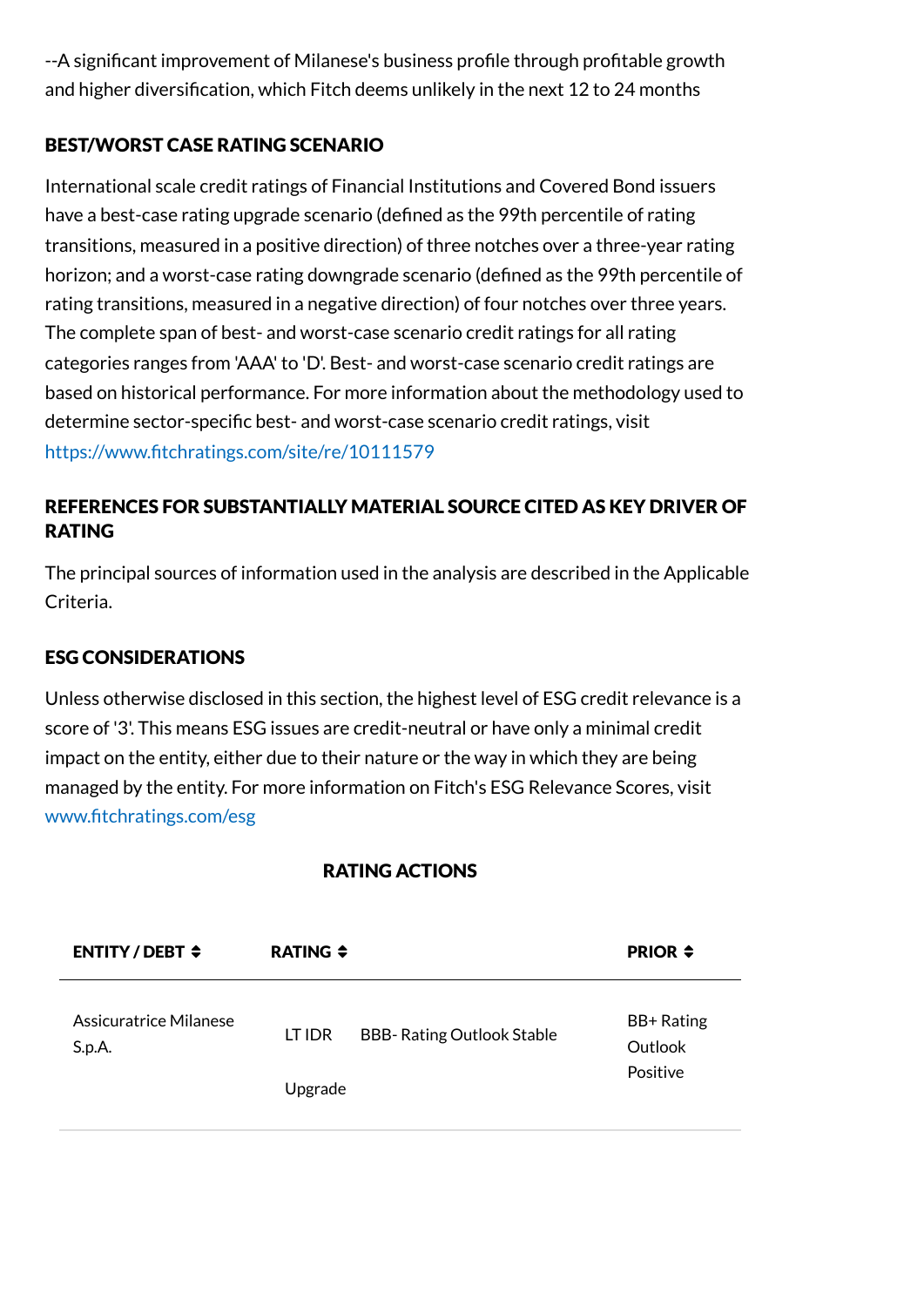Upgrade

#### VIEW ADDITIONAL RATING DETAILS

#### FITCH RATINGS ANALYSTS

**Alberto Messina**

**Director** Primary Rating Analyst +49 69 768076 234 alberto.messina@fitchratings.com Fitch Ratings – a branch of Fitch Ratings Ireland Limited Neue Mainzer Strasse 46 - 50 Frankfurt am Main D-60311

**Federico Faccio**

Senior Director Secondary Rating Analyst +44 20 3530 1394 federico.faccio@fitchratings.com

#### **Willem Loots, FIA**

Senior Director Committee Chairperson +44 20 3530 1808 willem.loots@fitchratings.com

#### MEDIA CONTACTS

**Athos Larkou** London +44 20 3530 1549 athos.larkou@thefitchgroup.com

Additional information is available on [www.fitchratings.com](http://www.fitchratings.com/)

#### PARTICIPATION STATUS

The rated entity (and/or its agents) or, in the case of structured finance, one or more of the transaction parties participated in the rating process except that the following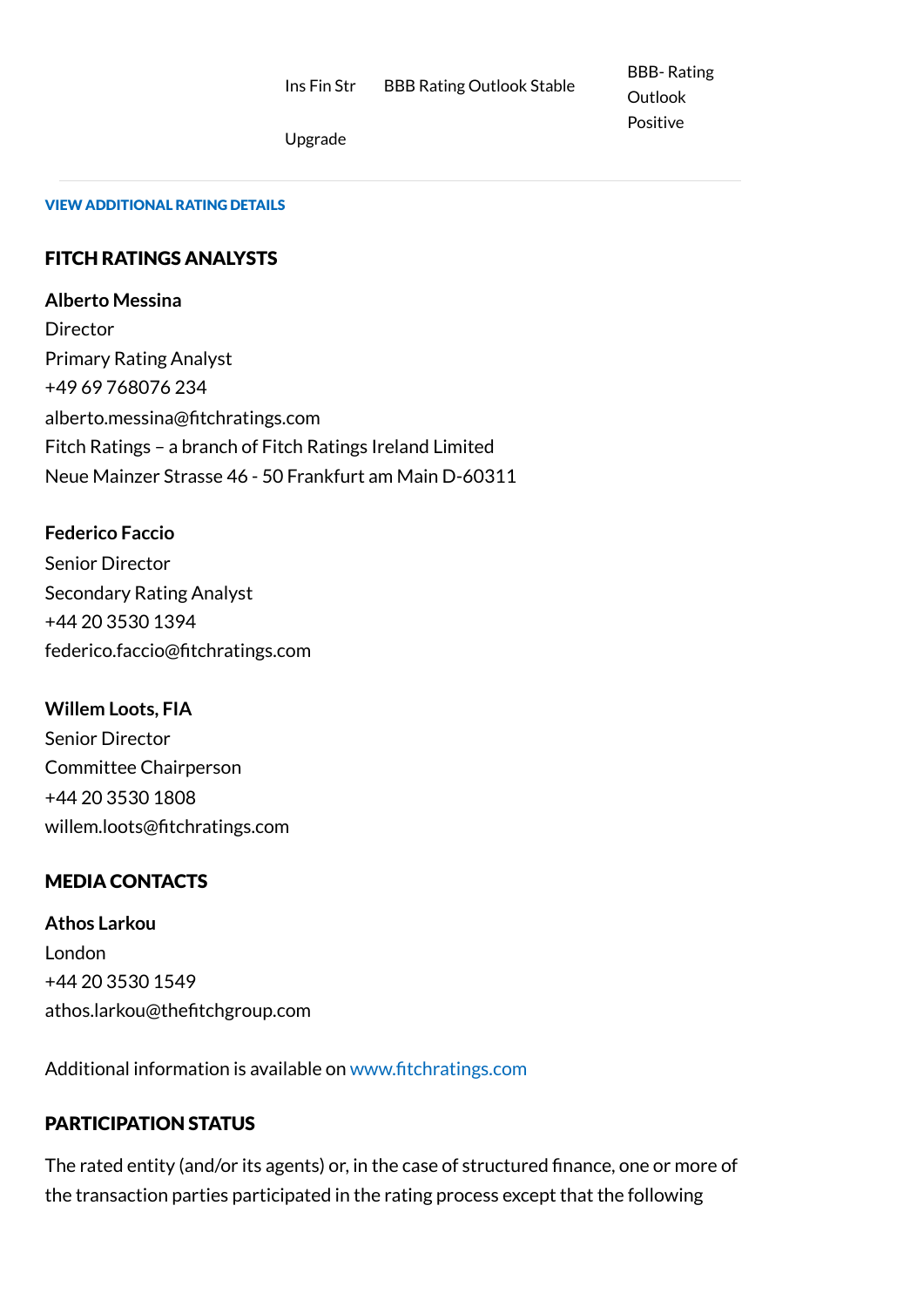issuer(s), if any, did not participate in the rating process, or provide additional information, beyond the issuer's available public disclosure.

# APPLICABLE CRITERIA

Insurance Rating Criteria (pub. 26 Nov 2021) (including rating [assumption](https://www.fitchratings.com/research/insurance/insurance-rating-criteria-26-11-2021) sensitivity)

#### APPLICABLE MODELS

Numbers in parentheses accompanying applicable model(s) contain hyperlinks to criteria providing description of model(s).

Prism Factor-Based Capital Model, v1.7.2 [\(1\)](https://www.fitchratings.com/research/insurance/insurance-rating-criteria-26-11-2021)

# ADDITIONAL DISCLOSURES

[Dodd-Frank](https://www.fitchratings.com/research/insurance/fitch-upgrades-milanese-to-ifs-bbb-outlook-stable-11-05-2022/dodd-frank-disclosure) Rating Information Disclosure Form Solicitation Status [Endorsement](#page-7-0) Policy

#### ENDORSEMENT STATUS

Assicuratrice Milanese S.p.A. EU Issued, UK Endorsed

# DISCLAIMER & DISCLOSURES

All Fitch Ratings (Fitch) credit ratings are subject to certain limitations and disclaimers. Please read these limitations and disclaimers by following this link: [https://www.fitchratings.com/understandingcreditratings](https://www.fitchratings.com/UNDERSTANDINGCREDITRATINGS). In addition, the following [https://www.fitchratings.com/rating-definitions-document](https://www.fitchratings.com/RATING-DEFINITIONS-DOCUMENT) details Fitch's rating definitions for each rating scale and rating categories, including definitions relating to default. Published ratings, criteria, and methodologies are available from this site at all times. Fitch's code of conduct, confidentiality, conflicts of interest, affiliate firewall, compliance, and other relevant policies and procedures are also available from the Code of Conduct section of this site. Directors and shareholders' relevant interests are available at [https://www.fitchratings.com/site/regulatory](https://www.fitchratings.com/SITE/REGULATORY). Fitch may have provided another permissible or ancillary service to the rated entity or its related third parties. Details of permissible or ancillary service(s) for which the lead analyst is based in an ESMA- or FCA-registered Fitch Ratings company (or branch of such a company) can be found on the entity summary page for this issuer on the Fitch Ratings website.

In issuing and maintaining its ratings and in making other reports (including forecast information), Fitch relies on factual information it receives from issuers and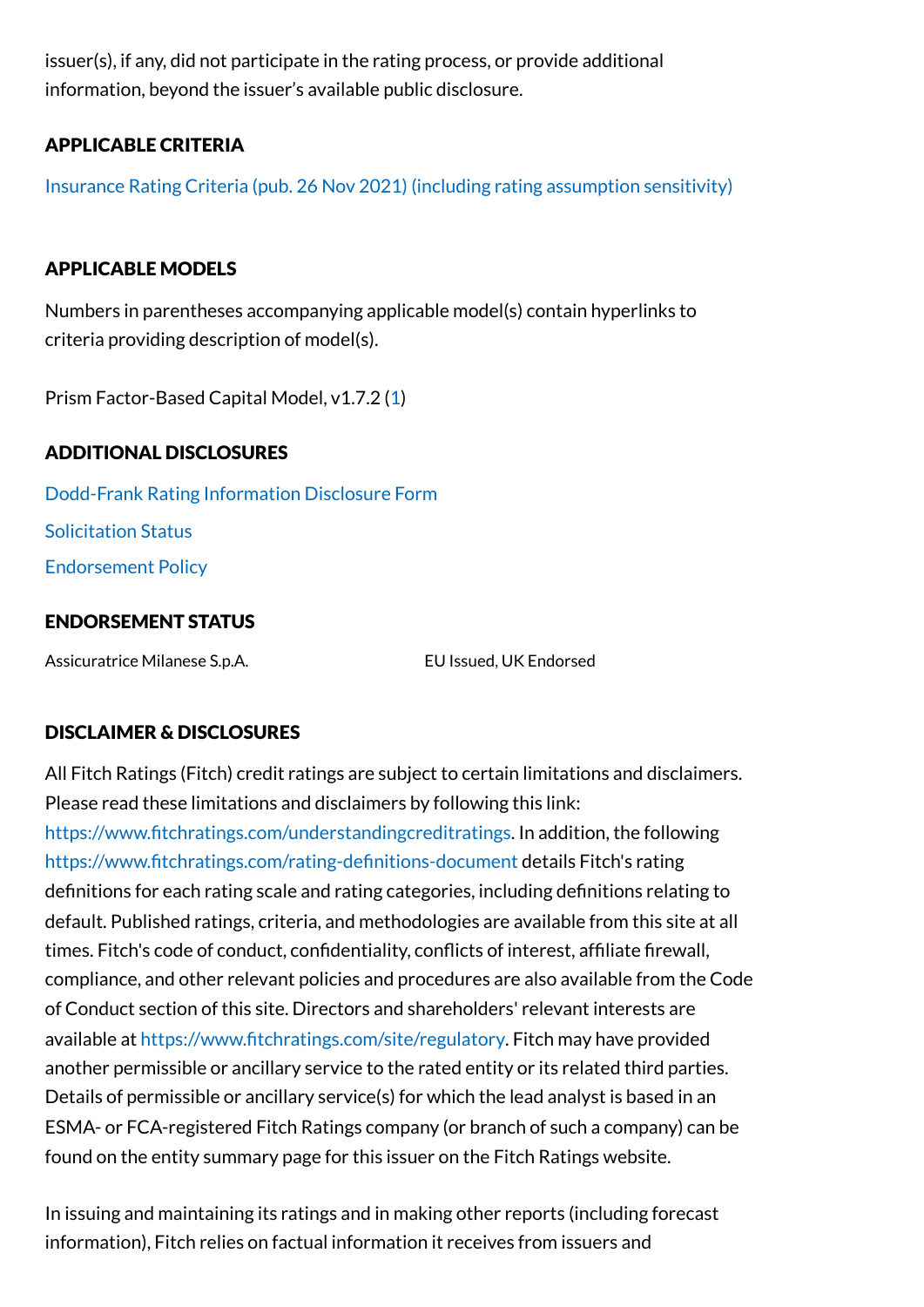underwriters and from other sources Fitch believes to be credible. Fitch conducts a reasonable investigation of the factual information relied upon by it in accordance with its ratings methodology, and obtains reasonable verification of that information from independent sources, to the extent such sources are available for a given security or in a given jurisdiction. The manner of Fitch's factual investigation and the scope of the thirdparty verification it obtains will vary depending on the nature of the rated security and its issuer, the requirements and practices in the jurisdiction in which the rated security is offered and sold and/or the issuer is located, the availability and nature of relevant public information, access to the management of the issuer and its advisers, the availability of pre-existing third-party verifications such as audit reports, agreed-upon procedures letters, appraisals, actuarial reports, engineering reports, legal opinions and other reports provided by third parties, the availability of independent and competent third- party verification sources with respect to the particular security or in the particular jurisdiction of the issuer, and a variety of other factors. Users of Fitch's ratings and reports should understand that neither an enhanced factual investigation nor any third-party verification can ensure that all of the information Fitch relies on in connection with a rating or a report will be accurate and complete. Ultimately, the issuer and its advisers are responsible for the accuracy of the information they provide to Fitch and to the market in offering documents and other reports. In issuing its ratings and its reports, Fitch must rely on the work of experts, including independent auditors with respect to financial statements and attorneys with respect to legal and tax matters. Further, ratings and forecasts of financial and other information are inherently forwardlooking and embody assumptions and predictions about future events that by their nature cannot be verified as facts. As a result, despite any verification of current facts, ratings and forecasts can be affected by future events or conditions that were not anticipated at the time a rating or forecast was issued or affirmed.

The information in this report is provided "as is" without any representation or warranty of any kind, and Fitch does not represent or warrant that the report or any of its contents will meet any of the requirements of a recipient of the report. A Fitch rating is an opinion as to the creditworthiness of a security. This opinion and reports made by Fitch are based on established criteria and methodologies that Fitch is continuously evaluating and updating. Therefore, ratings and reports are the collective work product of Fitch and no individual, or group of individuals, is solely responsible for a rating or a report. The rating does not address the risk of loss due to risks other than credit risk, unless such risk is specifically mentioned. Fitch is not engaged in the offer or sale of any security. All Fitch reports have shared authorship. Individuals identified in a Fitch report were involved in, but are not solely responsible for, the opinions stated therein. The individuals are named for contact purposes only. A report providing a Fitch rating is neither a prospectus nor a substitute for the information assembled, verified and presented to investors by the issuer and its agents in connection with the sale of the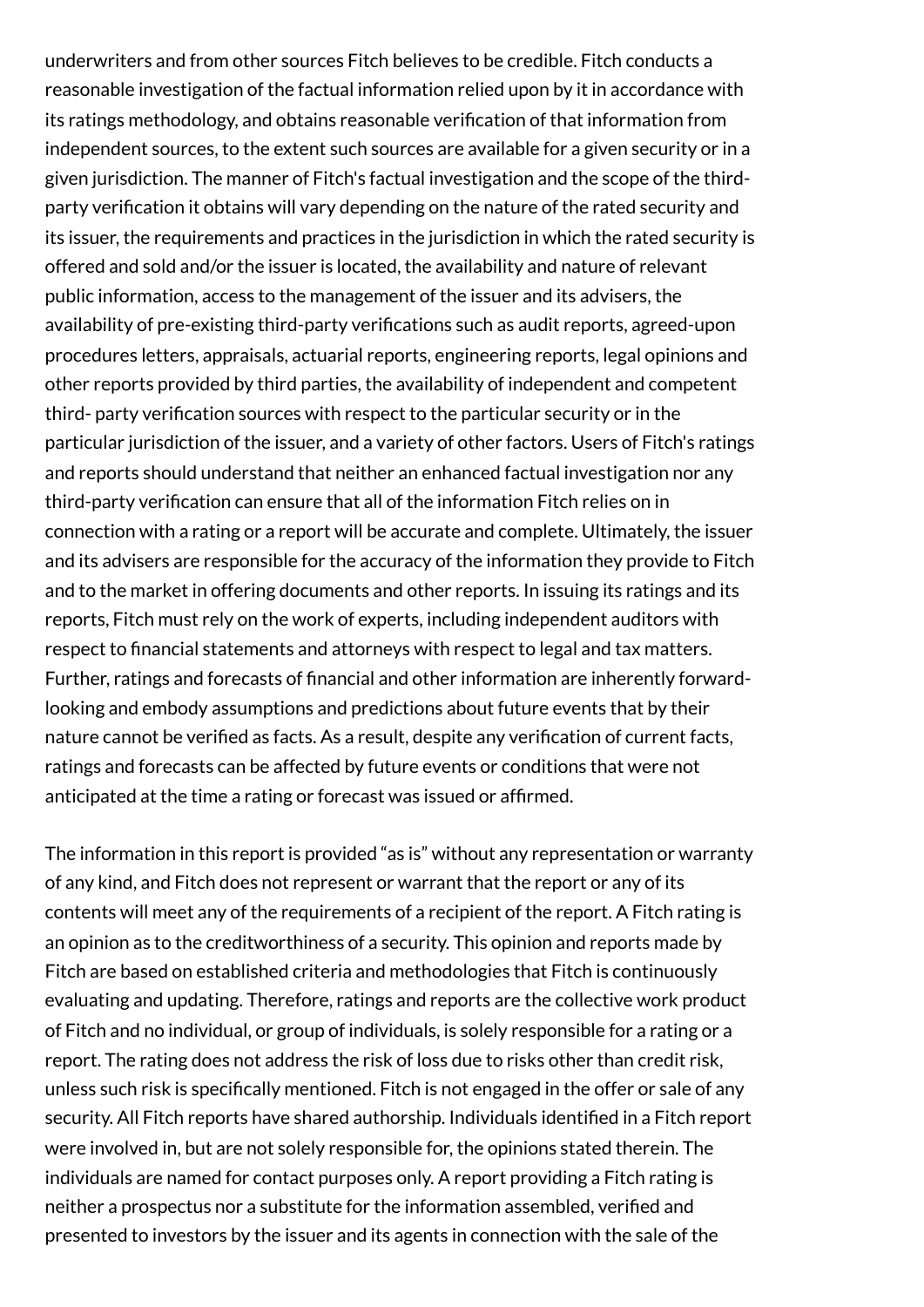securities. Ratings may be changed or withdrawn at any time for any reason in the sole discretion of Fitch. Fitch does not provide investment advice of any sort. Ratings are not a recommendation to buy, sell, or hold any security. Ratings do not comment on the adequacy of market price, the suitability of any security for a particular investor, or the tax-exempt nature or taxability of payments made in respect to any security. Fitch receives fees from issuers, insurers, guarantors, other obligors, and underwriters for rating securities. Such fees generally vary from US\$1,000 to US\$750,000 (or the applicable currency equivalent) per issue. In certain cases, Fitch will rate all or a number of issues issued by a particular issuer, or insured or guaranteed by a particular insurer or guarantor, for a single annual fee. Such fees are expected to vary from US\$10,000 to US\$1,500,000 (or the applicable currency equivalent). The assignment, publication, or dissemination of a rating by Fitch shall not constitute a consent by Fitch to use its name as an expert in connection with any registration statement filed under the United States securities laws, the Financial Services and Markets Act of 2000 of the United Kingdom, or the securities laws of any particular jurisdiction. Due to the relative efficiency of electronic publishing and distribution, Fitch research may be available to electronic subscribers up to three days earlier than to print subscribers.

For Australia, New Zealand, Taiwan and South Korea only: Fitch Australia Pty Ltd holds an Australian financial services license (AFS license no. 337123) which authorizes it to provide credit ratings to wholesale clients only. Credit ratings information published by Fitch is not intended to be used by persons who are retail clients within the meaning of the Corporations Act 2001.

Fitch Ratings, Inc. is registered with the U.S. Securities and Exchange Commission as a Nationally Recognized Statistical Rating Organization (the "NRSRO"). While certain of the NRSRO's credit rating subsidiaries are listed on Item 3 of Form NRSRO and as such are authorized to issue credit ratings on behalf of the NRSRO (see <https://www.fitchratings.com/site/regulatory>), other credit rating subsidiaries are not listed on Form NRSRO (the "non-NRSROs") and therefore credit ratings issued by those subsidiaries are not issued on behalf of the NRSRO. However, non-NRSRO personnel may participate in determining credit ratings issued by or on behalf of the NRSRO.

Copyright © 2022 by Fitch Ratings, Inc., Fitch Ratings Ltd. and its subsidiaries. 33 Whitehall Street, NY, NY 10004. Telephone: 1-800-753-4824, (212) 908-0500. Fax: (212) 480-4435. Reproduction or retransmission in whole or in part is prohibited except by permission. All rights reserved.

#### READ LESS

#### SOLICITATION STATUS